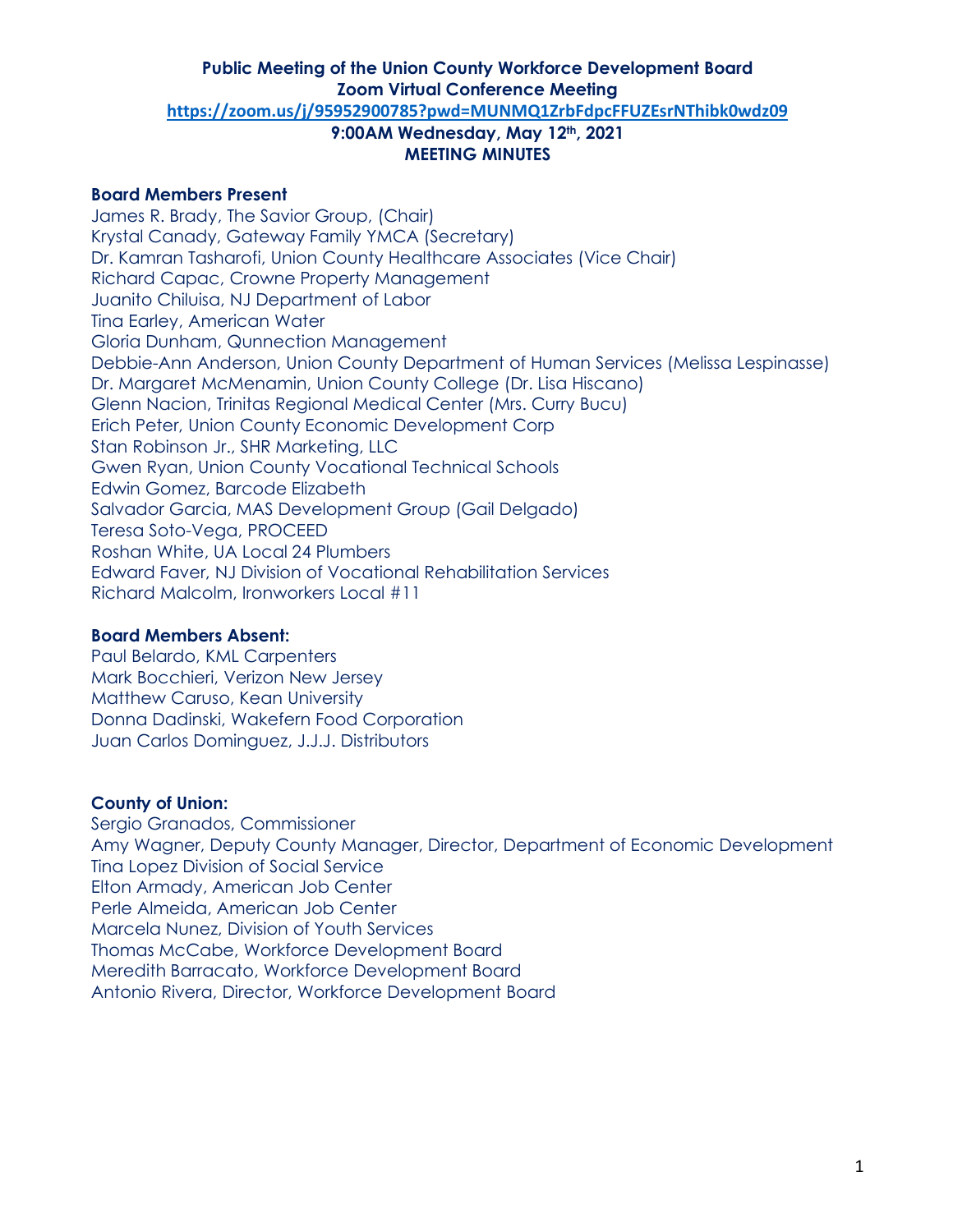I. **Call to Order & Welcome**

The meeting was called to order by **James Brady**, Chairman, Workforce Development Board, at 9:00AM.

# II. **Pledge of Allegiance**

The Pledge of Allegiance to the flag of the United State of America was recited.

#### III. **Open Public Meetings Act**

The Open Public Meetings Act Statement below was read by **Meredith Barracato** into the record:

PURSUANT TO THE REQUIREMENTS OF N.J.S.A. 10:4-10 OF THE OPEN PUBLIC MEETINGS ACT, ADEQUATE NOTICE OF THIS MEETING OF THE UNION COUNTY WORKFORCE DEVELOPMENT BOARD HAS BEEN GIVEN BY MAILING THE YEAR 2020 ANNUAL MEETING SCHEDULE TO THE NEWSPAPERS CIRCULATING WITHIN THE COUNTY OF UNION AND DESIGNATED TO RECEIVE SUCH NOTICE, AND BY POSTING THE YEAR 2020 ANNUAL MEETING SCHEDULE IN THE COUNTY COURT HOUSE, THE UNION COUNTY WORKFORCE DEVELOPMENT BOARD WEBSITE, AND BY FILING THE YEAR 2020 ANNUAL MEETING SCHEDULE WITH THE OFFICE OF THE COUNTY CLERK.

FURTHERMORE, ADEQUATE NOTICE OF THE LOCATION OF THIS MEETING HAS BEEN GIVEN BY PROVIDING AT LEAST FORTY-EIGHT HOUR NOTICE TO THE NEWSPAPERS CIRCULATING WITHIN THE COUNTY OF UNION AND DESIGNATED TO RECEIVE SUCH NOTICE AND BY POSTING THE SAID NOTICE AT LEAST FORTY-EIGHT HOURS PRIOR TO THIS MEETING IN THE COURT HOUSE, THE UNION COUNTY WORKFORCE DEVELOPMENT BOARD WEBSITE, AND BY FILING THE NOTICE AT LEAST FORTY-EIGHT HOURS IN ADVANCE OF THIS MEETING WITH OFFICE OF THE COUNTY CLERK.

THE OPEN PUBLIC MEETINGS ACT STATEMENT SHALL BE ENTERED IN FULL IN THE MINUTES OF THIS MEETING.

# IV. **Roll Call**

**Meredith Barracato** conducted the roll-call of the UCWDB members in attendance. Union County employees present and guests were acknowledged on the record, as reflected on page one of these minutes.

# V. **Approval of the Minutes**

The minutes of the **March 10th 2021** meeting were presented for a vote.

**Dr. Kamran Tasharofi** made a motion to approve the meeting minutes for March 10<sup>th</sup> 2021. **Richard Capac** seconded the motion. The motion was approved unanimously.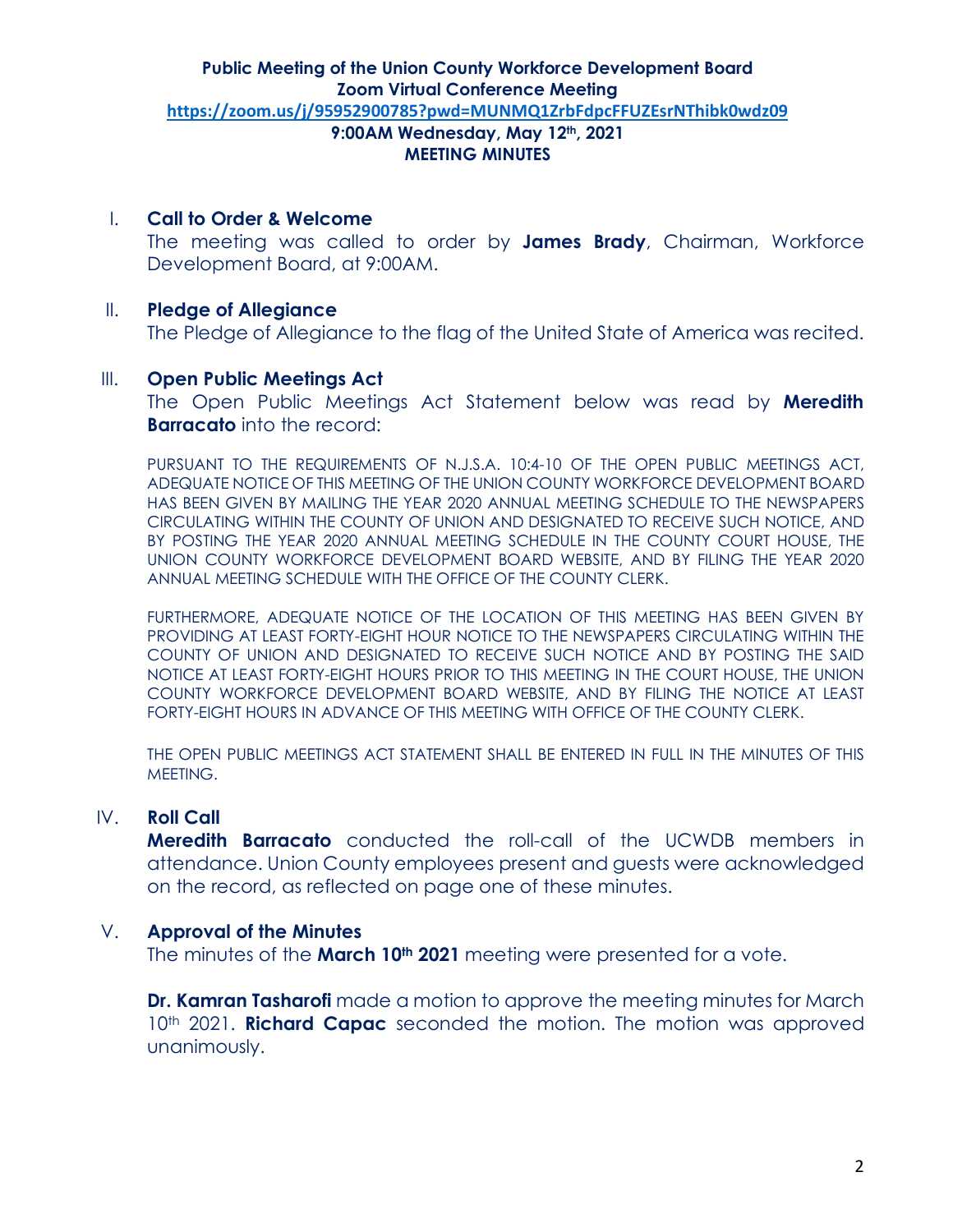# VI. **Budget & Expense Report**

Tom McCabe presented the updated Budget and Expense Report for Program Year 2020, as of March 31st, 2021, for both the Workforce Innovation and Opportunity Act (WIOA) and WorkFirst New Jersey (WFNJ) in the form attached hereto.

Sergio Granados asked when the Workforce Learning Link funding would need to be expended. Tom McCabe responded by saying the full amount of the funding needs to be expended by December 31st 2021 and there is a contract established for a majority of the funding.

Tom McCabe reviewed the updated Budget and Expense report for Program Year 2019 which will be coming to a close on June 30<sup>th</sup> 2021. He mentioned the balances that will be remaining will be addressed in the resolutions being presented today regarding and voted on by the board.

# VII. **Resolutions of the Union County Workforce Development Board**

Director Rivera presented the initial Unemployment Insurance claims statistics from March 2020 until April 24th 2021. Currently the unemployment rate for Union County residents is eight percent which is comparable to the five other large counties within New Jersey.

Sergio Granados asked what are the job sectors that have seen the most loss? Director Rivera referenced the occupational group and industry sector slide. Sergio Granados mentioned there are many businesses looking for employees to work but have not been successful even with offering bonuses as part of the recruitment process.

Chairman James R Brady responded to the statement by adding there are many individuals in the hospitality business such as restaurant servers who are making more money on Unemployment than they would while working. Krystal Canady agreed with the Chairman sharing she is facing the same issues at the YMCA.

Director Rivera mentioned the same issue is being seen when it comes to recruiting individuals for training and job seeking services. Director Rivera explained due to this reason there is a surplus in funds that will need to carry forward.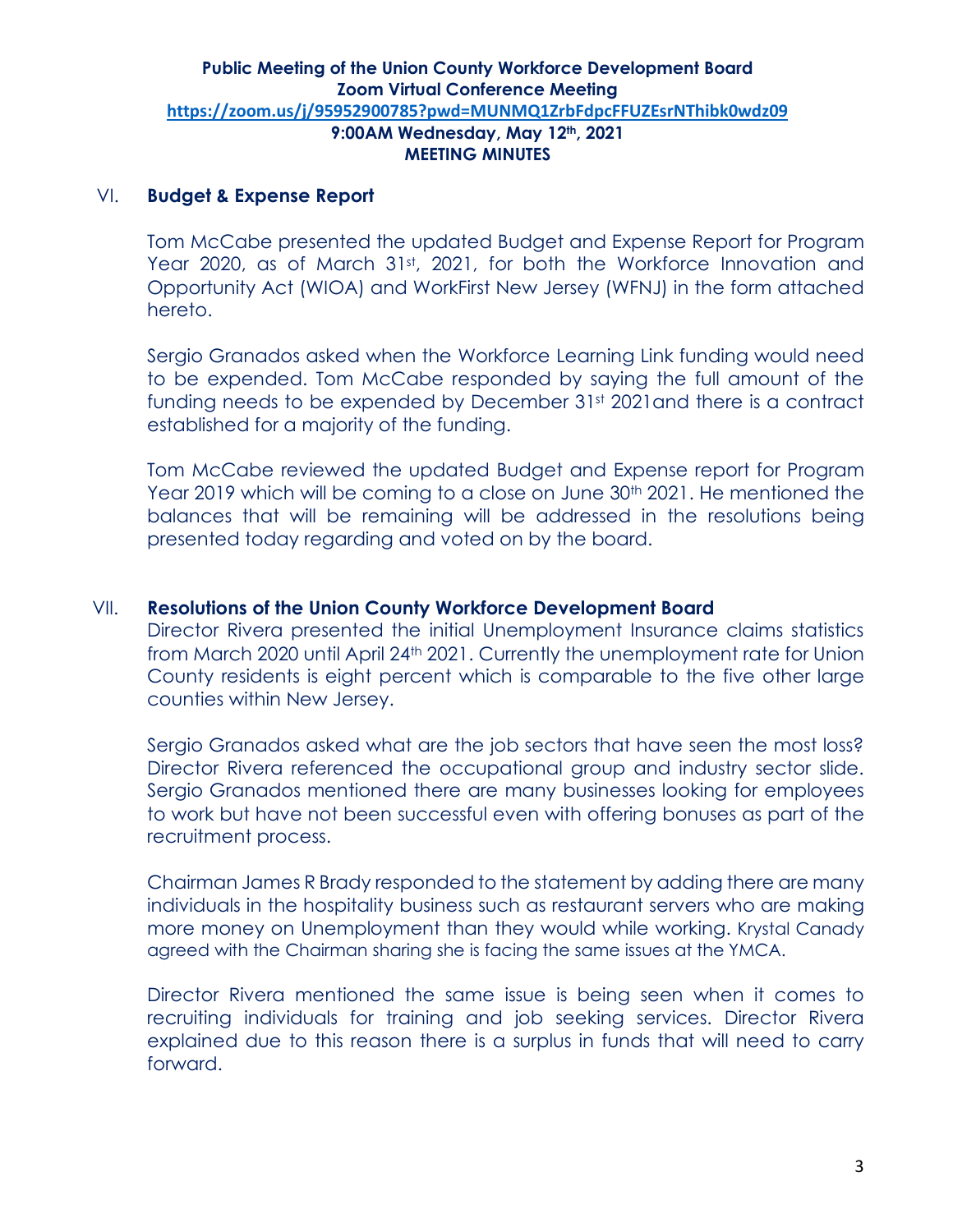Amy Wagner asked when the Federal Unemployment extension would end. Director Rivera informed her September 2021 which is the closing of the Federal fiscal year.

Edward Faver and Edwin Gomez shared their experience with individuals who are unemployed. They agreed job seekers are going into other industries that pay more or are choosing not to work due to the lack of business/income. Curry Bucu added that many individuals are still not able to work due to schools still being closed and childcare issues. Edwin Gomez added there will be more businesses who will have to close down due to the lack of work.

Richard Capac suggested the Unemployment office should verify that claimants are trying to look for work. Chairman James R. Brady agreed but mentioned the Unemployment system is overwhelmed so they cannot assist clients currently.

# **BOARD ACTION**

Resolution No. 2021-09: Resolution Of The UCWDB To Concur With The Decision Of The UCWDB's Executive Committee To Approve A Revised Program Year 2020 Union County Workforce Development Area Budget.

**Chairman James Brady** requested motion to approve **Resolution No. 2021-09. Dr. Kamran Tasharofi** made a motion to approve Resolution **No. 2021-09. Krystal Canady** seconded the motion. The motion to approved unanimously.

b. Resolution No. 2021-10: Resolution Of The UCWDB Amending The Program Year 2020 Union County Workforce Development Area Budget For The Purpose Of Inserting Additional New Jersey Department Of Labor Funding.

**Chairman James Brady** requested motion to approve **Resolution No. 2021-10. Teresa Soto-Vega** made a motion to approve Resolution **No. 2021-10. Dr. Kamran Tasharofi** seconded the motion. The motion to approved unanimously.

c. Resolution No. 2021-11: Resolution Of The UCWDB Amending The Program Year 2020 Union County Workforce Development Area Budget For The Purpose Of Allocating Funding For Indirect Expenses.

Tom McCabe mentioned Resolution No. 2021-11 and Resolution No. 2021-12 are part of a two-step process to close out the end of Program Year 2019.

Chairman James R. Brady asked if the funds would be returned to the state if the resolutions were not approved. Tom McCabe stated the funds would be sent back if not approved.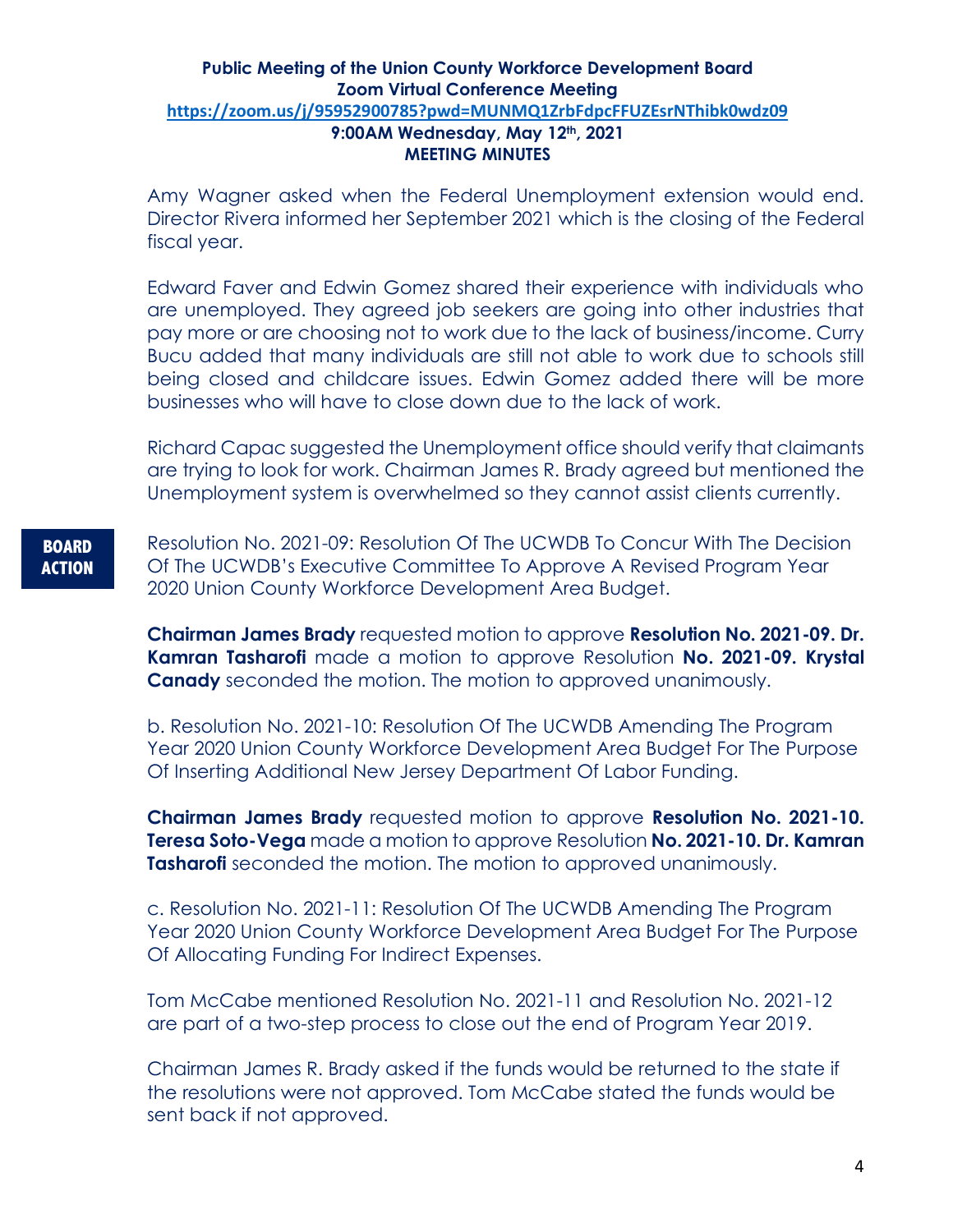**Chairman James Brady** requested motion to approve **Resolution No. 2021-11. Dr. Kamran Tasharofi** made a motion to approve Resolution **No. 2021-11. Krystal Canady** seconded the motion. The motion to approved unanimously.

d. Resolution No. 2021-12: Resolution Of The UCWDB Authorizing The Transfer Of Workforce Innovation And Opportunity Act (WIOA) Expenses From Program Year 2020 To Program Year 2019.

Tom McCabe and Director Rivera explained this was the second step in the transfer process referenced in the Resolution No. 2021-11. Director Rivera stated there are funds available in the budget due to trainings not being completed or are in process and will not be executed by June 30<sup>th</sup> 2021. By transferring all the expenses from current fiscal year to the expiring fiscal year would this prevent funds from being returned to the state.

**Chairman James Brady** requested motion to approve **Resolution No. 2021-12. Dr. Kamran Tasharofi** made a motion to approve Resolution **No. 2021-12. Teresa Soto-Vega** seconded the motion. The motion to approved unanimously.

e. Resolution No. 2021-13: Resolution of the UCWDB Amending The AJC Affiliated Career Services Operator Contract With Union County College.

**Dr Lisa Hiscano, Dr. Kamran Tasharofi** and **Tina Earley** abstained from voting on **Resolution No. 2021-13**.

**Chairman James Brady** requested motion to approve **Resolution No. 2021-13. Stan Robinson Jr.** made a motion to approve Resolution **No. 2021-13. Richard Capac** seconded the motion. The motion to approved unanimously.

f. Resolution No. 2021-14: Resolution Of The UCWDB Amending The Affiliated American Job Center Contract With The International Rescue Committee.

**Chairman James Brady** requested motion to approve **Resolution No. 2021-14. Dr. Kamran Tasharofi** made a motion to approve Resolution **No. 2021-14. Teresa Soto-Vega** seconded the motion. The motion to approved unanimously.

g. Resolution No. 2021-15: Resolution Of The UCWDB Certifying The Union County American Job Center.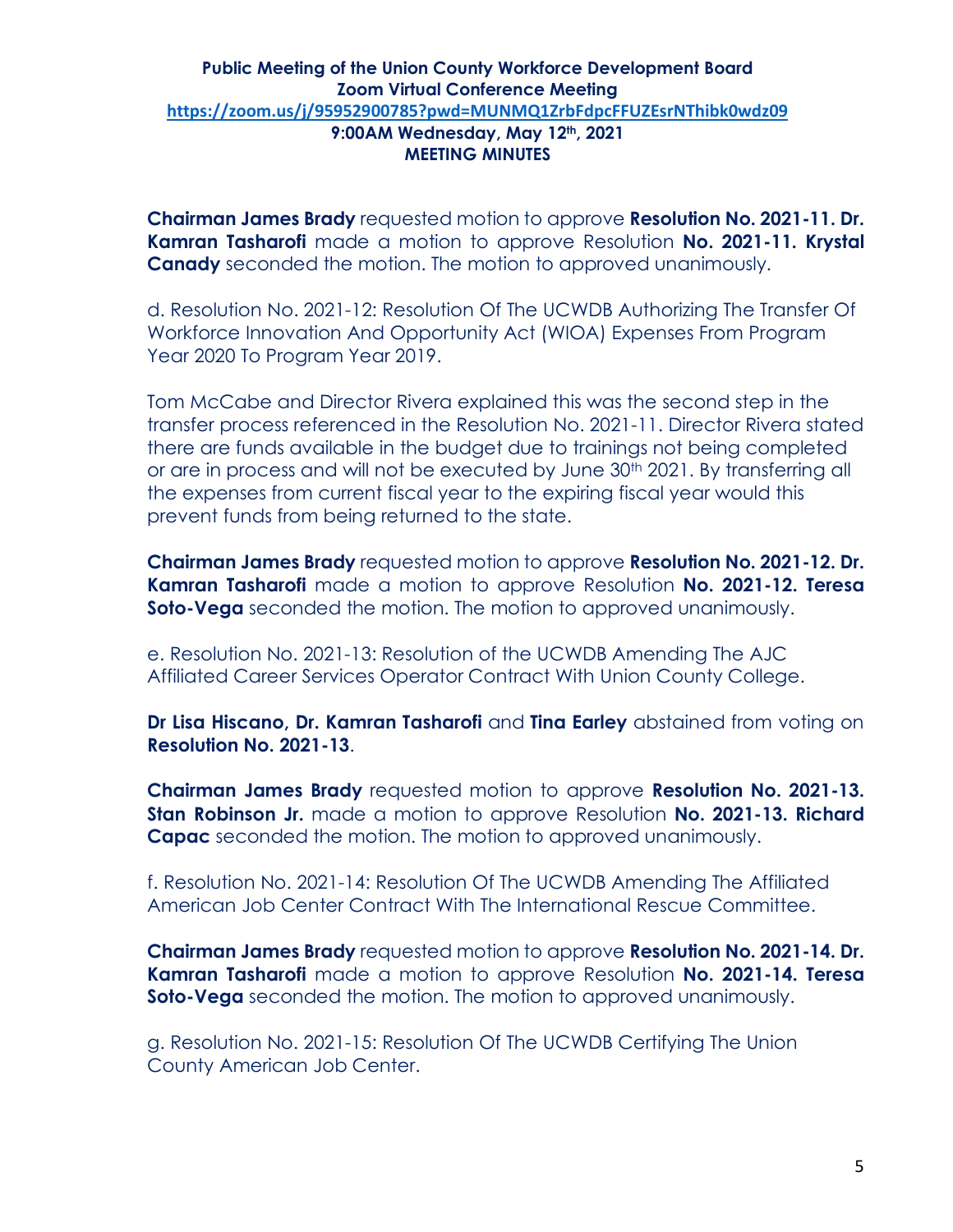**Chairman James Brady** requested motion to approve **Resolution No. 2021-15. Dr. Kamran Tasharofi** made a motion to approve Resolution **No. 2021-15. Krystal Canady** seconded the motion. The motion to approved unanimously.

h. Resolution No. 2021-16: Resolution of the UCWDB Authorizing the UCAJC to Transfer WIOA A & DW ITA Contracts from PY19 to PY20.

Tom McCabe discussed the closing out process of the Program Year 2019 WIOA Adult and Dislocated Worker ITA Training Contracts and the transfer to Program Year 2020.

**Chairman James Brady** requested motion to approve **Resolution No. 2021-16. Dr. Kamran Tasharofi** made a motion to approve Resolution **No. 2021-16. Richard Capac** seconded the motion. The motion to approved unanimously.

i. Resolution No. 2021-17: Resolution of the UCWDB Authorizing the Use of Competitive Contracting Procedures for the Procurement of an Affiliated AJC Site Operator for Employment and Training Services to Refugees Resettle in Union County.

**Chairman James Brady** requested motion to approve **Resolution No. 2021-17. Dr. Kamran Tasharofi** made a motion to approve Resolution **No. 2021-17. Stan Robinson Jr.** seconded the motion. The motion to approved unanimously.

j. Resolution No. 2021-18: Resolution of the UCWDB Authorizing Competitive Contracting Procedures for the Procurement of an Affiliated AJC Site Operator for Career Services to WIOA Adult and Dislocated Workers.

**Chairman James Brady** requested motion to approve **Resolution No. 2021-18. Dr. Kamran Tasharofi** made a motion to approve Resolution **No. 2021-18. Edward Faver** seconded the motion. The motion to approved unanimously.

# VIII. **American Job Center Report**

*The report submitted by AJC Director Elton Armady is attached these minutes.*

# IX. **Old Business**

*No old business was discussed.*

X. **New Business**